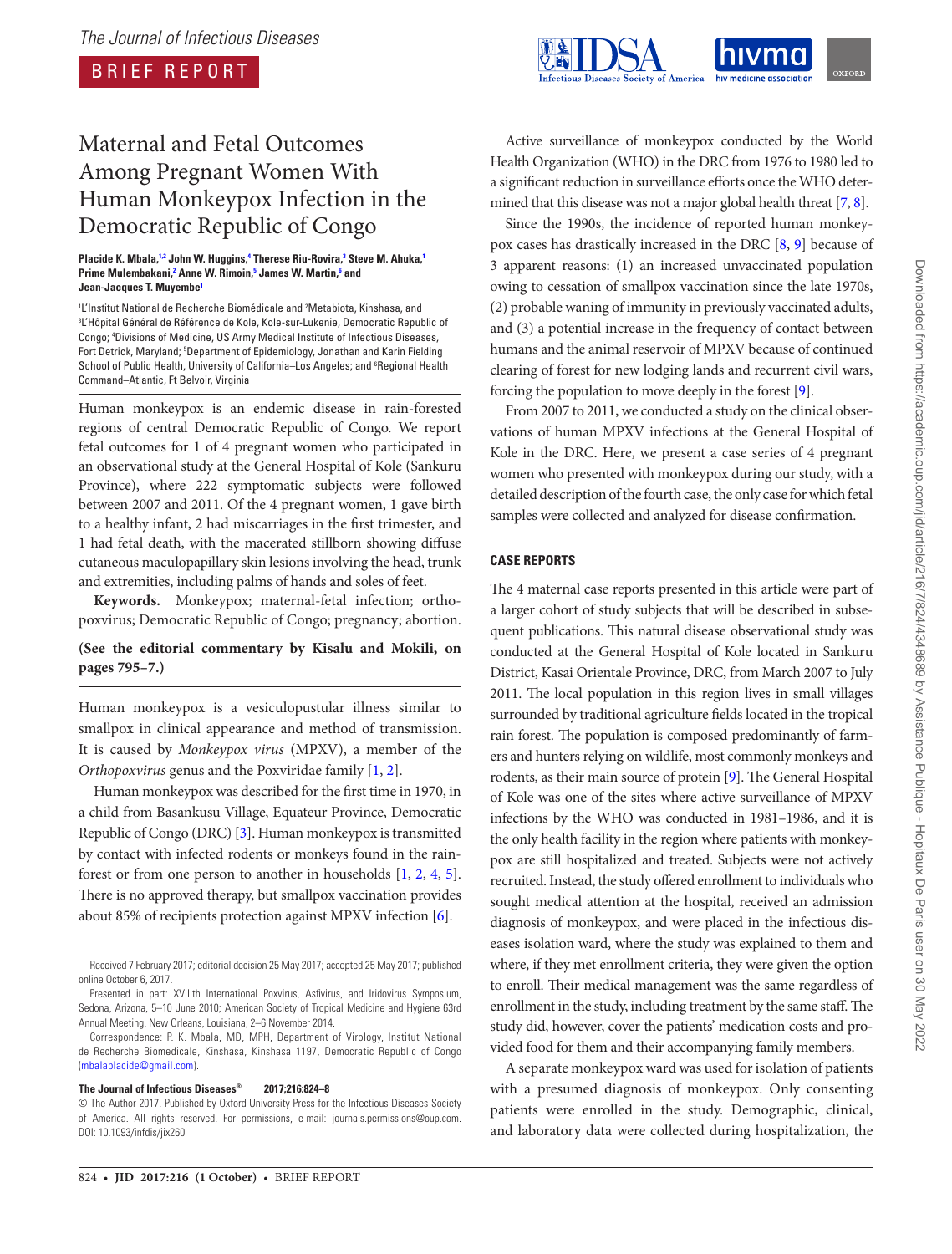duration of which varied from 7 to 21 days and was dependent on both the clinical condition of the patient and the patient's potential for causing disease transmission if they returned to the community prematurely.

Patients meeting the WHO case definition of MPXV infection, which uses clinical findings and history, were enrolled in the study. Patients presenting on physical examination the characteristic features of MPX—vesicular rash and/or enanthems in the oral cavity—and fever history or household contact history were enrolled in the study. Laboratory confirmation of infection was conducted by polymerase chain reaction (PCR) analysis of blood specimens or samples of other bodily fluids.

The study staff used the WHO clinical severity score based on the number of skin lesions to classify cases of human monkeypox into mild (<25 skin lesions), moderate (25–99 skin lesions), severe (100–250 skin lesions), or grave (>250 skin lesions) [1].

This study was approved by the ethic committees of the Kinshasa School of Public Health in the DRC and the US Army Medical Research Institute of Infectious Diseases in the United States. Oral and written informed consent in the patient's primary language was additionally obtained for pathological examination of the fetus and other products of conception, including samples and photographs.

# **METHODS**

#### **Quantitative PCR**

The extent of viral replication was determined by quantitative PCR analysis, using a pan-orthopoxvirus MGB-hemagglutinin real-time PCR assay according to the protocol of Kulesh et al, which uses a standard curve based on a linearized plasmid containing the MPXV hemagglutinin gene on a RAPID instrument (Idaho Technologies) [10].

#### **Clinical Hematological Analysis**

A Coulter A<sup>c</sup>T10 automated cell counter (Coulter Beckman Industrial State, Mervue, Ireland) was used for whole-blood analysis of the following hematologic parameters: white blood cells, red blood cells, platelets, hemoglobin, and hematocrit. Additionally, manual differential was performed to determine the relative percentage of each type of white blood cell.

# **Clinical Biochemical Analysis**

Levels of the following 13 key biochemical parameters were determined in serum samples from patients, using Piccolo General Chemistry 13 reagent discs with the Piccolo Blood Chemistry Analyzer (Abaxis, Union City, CA): glucose, blood urea nitrogen, creatinine, uric acid, calcium, albumin, total protein, alanine aminotransferase, aspartate aminotransferase, alkaline phosphatase, total bilirubin, γ-glutamyl transferase, and amylase.

## **Pathological and Immunohistochemical Examination**

Blocked samples were processed routinely, and sections were stained for vaccinia virus antigen, using a rabbit polyclonal anti–vaccinia virus antibody (monoclonal antibody 1293) at a dilution of 1:3500, by an immunoperoxidase procedure (Envision-PO). Briefly, sections were deparaffinized, blocked with peroxidase, covered with primary antibody, and incubated at room temperature for 1 hour. After washing, the peroxidase-labeled polymer (secondary antibody) was applied for 30 minutes. Slides were rinsed, a substrate-chromogen solution was applied for 5 minutes, and slides were subsequently rinsed and stained with hematoxylin. Sections were dehydrated with xylene, and cover slips were placed on them.

#### RESULTS

From March 2007 to July 2011, 222 symptomatic patients were enrolled, of whom 81 (36%) were female patients and 141 (64%) were male patients. The characteristics of the pregnant women enrolled in this study and the outcomes of their pregnancies are summarized in Table 1. In all 4 cases, hematological and clinical chemistry findings were within normal limits, except for a decreased albumin level. During hospitalization, they received antibiotics (amoxicillin, chloramphenicol via eye drops, and erythromycin, as well as gentamycin, if necessary) for prevention or control of bacterial superinfection, paracetamol and papaverine were given as analgesics, metronidazole and mebendazole were administered for giardiasis and other intestinal parasitic infections, and quinine as given for malaria.

Pathologic findings for the stillborn fetus from case 4 consisted of diffuse cutaneous maculopapillary lesions involving the skin of the head; the trunk, including the abdomen, back, and chest; and the extremities, including the palms and soles of the hands and feet (Figure 1). Hydrops fetalis was detected, and there was marked hepatomegaly with peritoneal effusion. There were no congenital malformations or deformities. Extensive postmortem autolysis was present, consistent with intrauterine fetal demise. Products of conception (excluding the fetus) showed placental hemorrhages on the maternal cotyledon surfaces, which were numerous, punctate, and diffuse; no other gross abnormalities in the placenta, placental membranes, or umbilical cord were seen. The maternal MPXV viremia level rose rapidly and abruptly, from 10<sup>2</sup> to 10<sup>6</sup> copies/mL, upon cessation of fetal movement (Figure 1).

Samples obtained at breaking of membranes and at transcutaneous amniocentesis were both blood tinged and potentially contaminated with maternal fluid. MPXV-specific PCR revealed  $2.6 \times 10^7$ genome copies/mL. Fetal tissue contained  $1.7 \times 10^7$  genome copies/ mL, and placental levels were  $2.4 \times 10^7$  copies/mL; the umbilical cord vein blood had similarly high levels of virus  $(2.5 \times 10^7 \text{ genome})$ copies/mL). No fetal blood samples could be obtained, but about 1 mL of sterile peritoneal fluid was obtained from the fetus during the pathological examination, and it yielded an MPXV DNA level of 1.6 × 10<sup>3</sup> genome copies/mL by PCR. Using an anti-vaccinia virus antibody with broad orthopoxvirus activity, immunohistochemical examination of formalin-fixed thin sections stained with hematoxylin-eosin revealed poor tissue preservation, as would be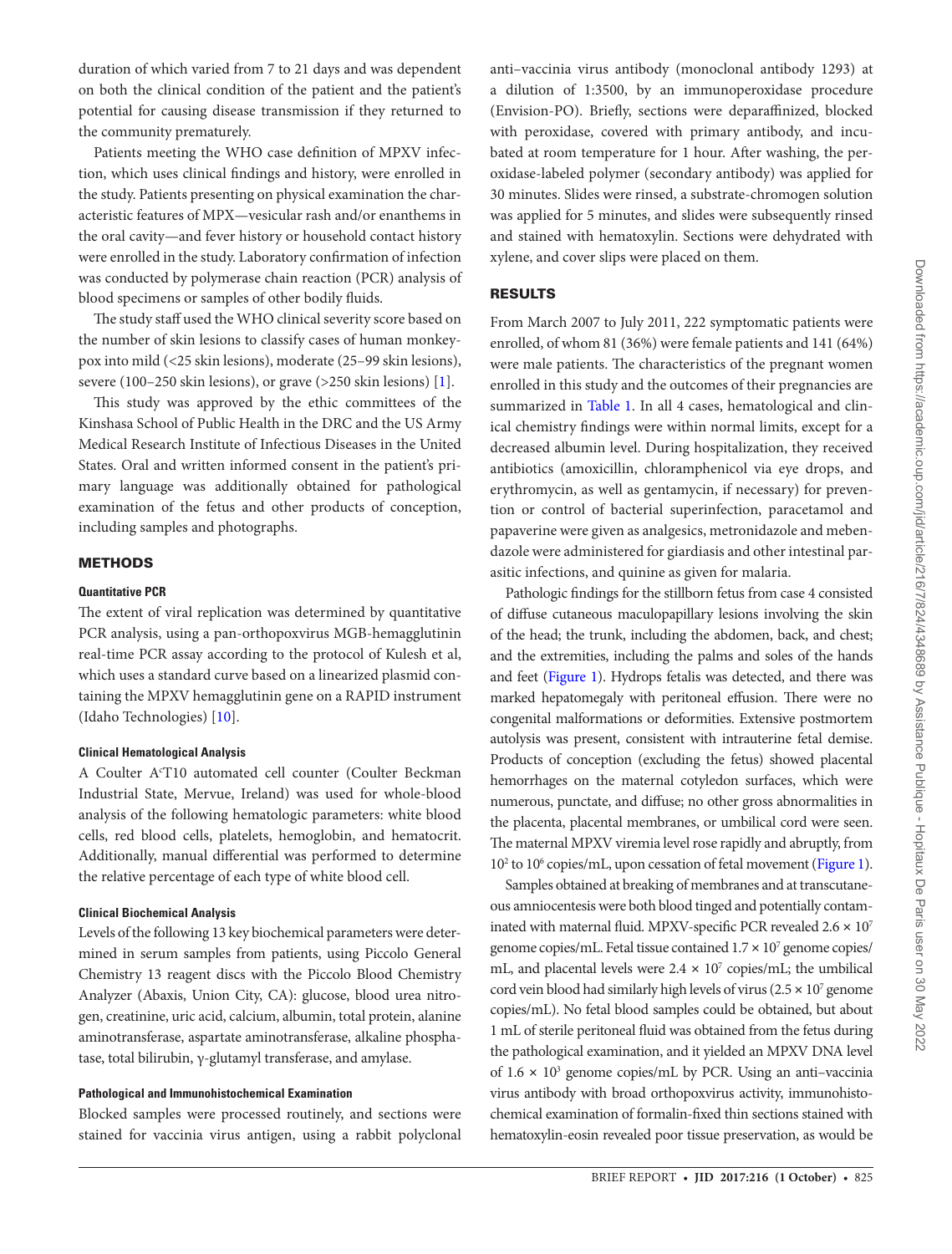#### **Table 1. Clinical Characteristics of Pregnancy Outcomes for Participating Pregnant Women**

| Variable                                                  | Case 1 (Patient ID 55) | Case 2 (Patient ID 221) | Case 3 (Patient ID 241) | Case 4 (Patient ID 76) |
|-----------------------------------------------------------|------------------------|-------------------------|-------------------------|------------------------|
| <b>WHO</b> severity score                                 | Moderate               | Severe                  | Mild                    | Moderate               |
| Age, y                                                    | 20                     | 25                      | 29                      | 22                     |
| Time of gestation, wk                                     | 6                      | $6 - 7$                 | 14                      | 18                     |
| Malaria status                                            | Negative               | Negative                | Negative                | Positive               |
| Maximum lesion count, no.                                 | 76                     | 1335                    | 16                      | 113                    |
| MPXV load, genome copies/mL <sup>a</sup>                  |                        |                         |                         |                        |
| Maximum                                                   | $3.5 \times 10^{3}$    | $7.9 \times 10^{5}$     | $2.3 \times 10^{5}$     | $8.9 \times 10^{5}$    |
| In placental tissue                                       | --                     |                         |                         | $2.4 \times 10^{7}$    |
| In fetal tissue                                           | _                      |                         |                         | $1.6 \times 10^{3}$    |
| Time to qPCR negativity, d after fever onset <sup>b</sup> | 26                     | >17                     | $\overline{2}$          | >27                    |
| Minimum albumin level, g/dL                               | 2.6                    | 2.4                     | 2.4                     | 1.8                    |
| Event                                                     | Miscarriage            | Miscarriage             | Live birth              | Fetal death            |
| Time from disease onset to event <sup>c</sup>             | 24                     | 14                      | 9 <sup>d</sup>          | 21                     |

Abbreviations: ID, identifier; MPXV, *Monkeypox virus*; qPCR, quantitative or real-time polymerase chain reaction; WHO, World Health Organization.

a Determined by qPCR.

b Days between onset of fever (indicating onset of disease) and the time when qPCR results became negative.

c Interval between onset of illness (onset of fever) and occurrence of event (miscarriage, live birth, or fetal death). Data are in days, unless otherwise indicated. d The datum is in months.

expected because of the time that elapsed from cessation of fetal movement to delivery of the dead fetus. However, the condition of the tissue was sufficiently adequate to show an extensive staining pattern that was consistent with extensive viral replication in the placenta and fetal tissues and that correlated with the high viral genome levels found in the same tissues.



Figure 1. *A*, Maternal quantitative polymerase chain reaction (qPCR) findings. Shown is the evolution of maternal qPCR results for blood specimens obtained during hospitalization (expressed in days after onset fever) and the approximate time of fetal death. qPCR results were also obtained from skin lesion swab specimen and from a throat swab specimen. *B*, Remarkable dermal monkeypox (MPX) lesions in the skin of the fetus, on the right upper arm. *C*, Dermal MPX lesions involving the sole of the right foot of the fetus.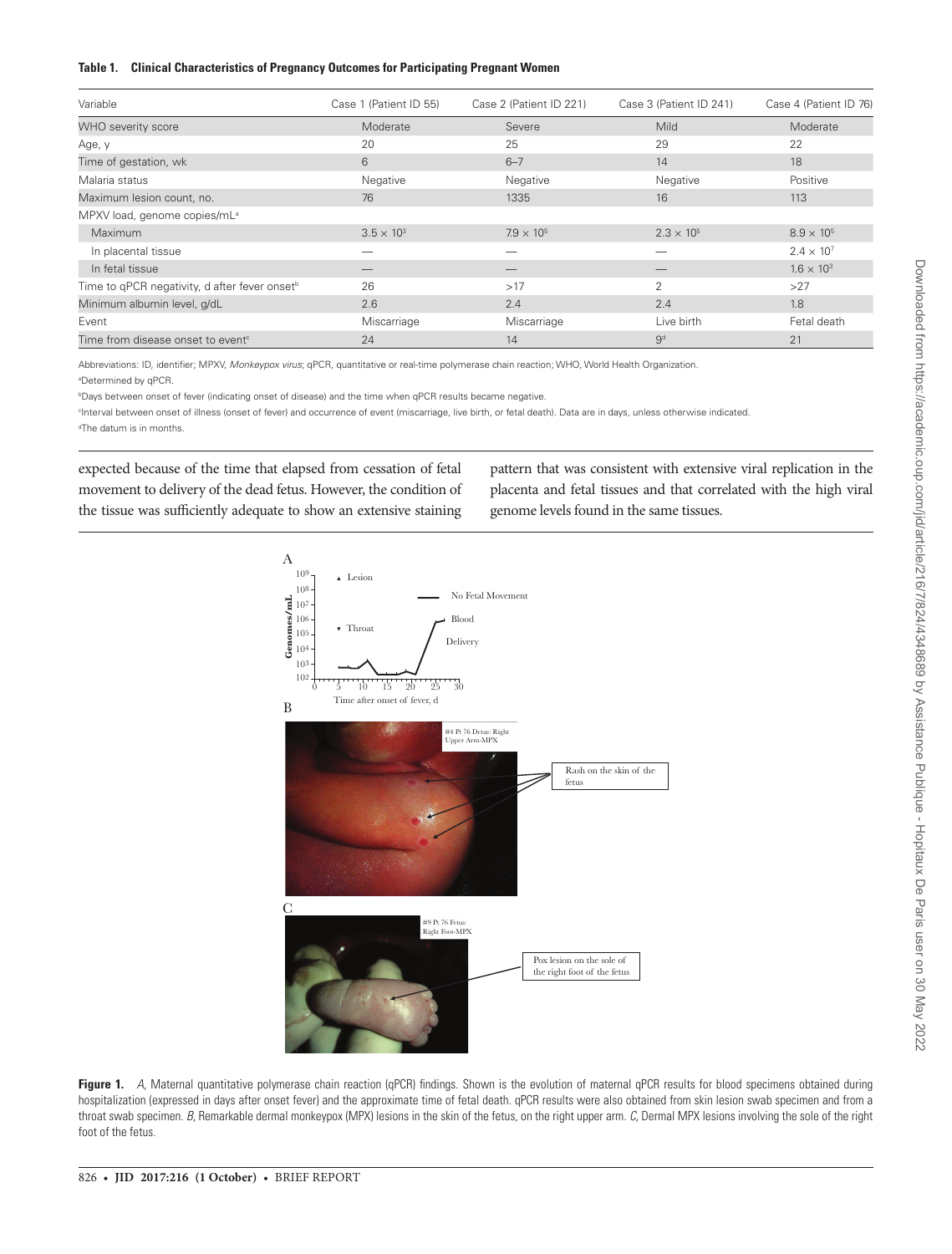# **DISCUSSION**

Three of 4 pregnant women identified as having MPXV infection experienced fetal demise. Two pregnancies ended in spontaneous abortion during the first trimester of pregnancy, with moderate-to-severe disease without evidence of fetal contamination, as the miscarriage products were not tested. Another subject was in her 18th week of gestation, had moderately severe monkeypox, and had intrauterine demise of a fetus, presumably due to complications of a clinically apparent maternal MPXV infection. The maternal MPXV load rose rapidly and abruptly, from 10<sup>2</sup> to 10<sup>6</sup> genome copies/mL, coincident with cessation of fetal movement from day 21 to day 23 after onset of fever. The fetus had marked fetal hepatomegaly and peritoneal effusion (hydrops fetalis) with severe hepatic involvement and increased vascular permeability presumably resulting from MPXV-induced cellular injury. A very high viral load likely resulting in placental proinflammatory cytokine release may have been the mechanism of injury. Evaluation of cytokine levels, performance of issue studies such as in situ hybridization, and evaluation of lymphocyte cytokine modulation may clarify the pathogenesis in the future. This is the first report of fetal demise due to monkeypox in which there is virological confirmation of disease by PCR with histopathologic evaluation of fetal tissues and documentation of a high viral load, with levels of  $>$ 10 $^7$  genome copies/mL in several tissue samples.

Studies of smallpox cases reported severe illness in pregnant women, with a higher case-fatality rate and an increased risk of developing hemorrhagic smallpox, compared with nonpregnant women [11]. Additionally, women infected with variola virus showed higher rates of spontaneous abortion, stillbirth, and preterm delivery than others [2]. Several other viral infections, such as West Nile virus infection, SARS, Lassa fever, and Ebola hemorrhagic fever, as well as the fetal inflammatory response syndrome (FIRS), have resulted in fetal abnormalities, abortion, miscarriage, and more-severe disease in pregnant women, compared with nonpregnant women [12–14]. In addition, FIRS, which usually involves viral placental infection, has resulted in very high circulating levels of inflammatory cytokines affecting the central nervous system and the circulatory system of the fetus [15]. However, in all the cases mentioned above, viral infection during pregnancy was suspected to be the cause fetal abnormalities, death, or abortion, but no evidence of fetal infection was confirmed.

The impact of human MPXV infection on pregnancy outcomes with vertical transmission of MPXV infection to the fetus during s monkeypox outbreak in the DRC has received limited attention. Since the cessation of smallpox immunization in 1980, young adults have become at risk of acquiring MPXV infection. Additionally, attention should be paid to pregnant women, who are also susceptible, because of changes occurring in their immune system during the pregnancy. Although our sample size was small, our observations and laboratory findings confirm that maternal MPXV infection may have adverse consequences for the fetus without apparent correlation with severity of maternal disease. Public health efforts should focus on the relatively high risk of fetal demise among pregnant women in MPXV-endemic areas and during monkeypox epidemics.

# Notes

*Financial support.* This work was supported by the US Department of Defense, through the US Defense Threat Reduction Agency.

*Potential conflicts of interest.* All authors: No reported conflicts of interest. All authors have submitted the ICMJE Form for Disclosure of Potential Conflicts of Interest. Conflicts that the editors consider relevant to the content of the manuscript have been disclosed.

# **References**

- 1. Jezek Z, Frank F. Human monkeypox. Monogr Virol **1988**; 17:1–140.
- 2. F. Fenner DAH, I. Arita, 2. JeZek IDL. Smallpox and its eradication. J. Epidemiol. Community Health **1989**; 43:92.
- 3. Ladnyj ID, Ziegler P, Kima E. A human infection caused by monkeypox virus in Basankusu Territory, Democratic Republic of the Congo. Bull World Health Organ **1972**; 46:593–7.
- 4. Damon IK. Status of human monkeypox: clinical disease, epidemiology and research. Vaccine **2011**; 29(Suppl 4):D54–9.
- 5. Chastel C. Human monkeypox. Pathol Biol (Paris) **2009**; 57:175–83.
- 6. Centers for Disease Control and Prevention (CDC). Smallpox vaccine guidance CDC, National Center for Emerging and Zoonotic Infectious Diseases (NCEZID) Division of High-Consequence Pathogens and Pathology (DHCPP),. **2015**. http://www.cdc.gov/poxvirus/monkeypox/clinicians/smallpox-vaccine.html. Accessed 28 January 2017.
- 7. World Health Organization. The current status of human monkeypox: memorandum from a WHO Meeting. Bull World Health Organ **1984**; 62:703–13.
- 8. Breman JG, Zanotto E. Human monkeypox, 1970–79\*. **1979**; 597:599–611.
- 9. Rimoin AW, Mulembakani PM, Johnston SC, et al. Major increase in human monkeypox incidence 30 years after smallpox vaccination campaigns cease in the Democratic Republic of Congo. Proc Natl Acad Sci U S A **2010**; 107:16262–7.
- 10. Kulesh DA, Loveless BM, Norwood D, et al. Monkeypox virus detection in rodents using real-time 3'-minor groove binder TaqMan assays on the Roche LightCycler. Lab Invest **2004**; 84:1200–8.